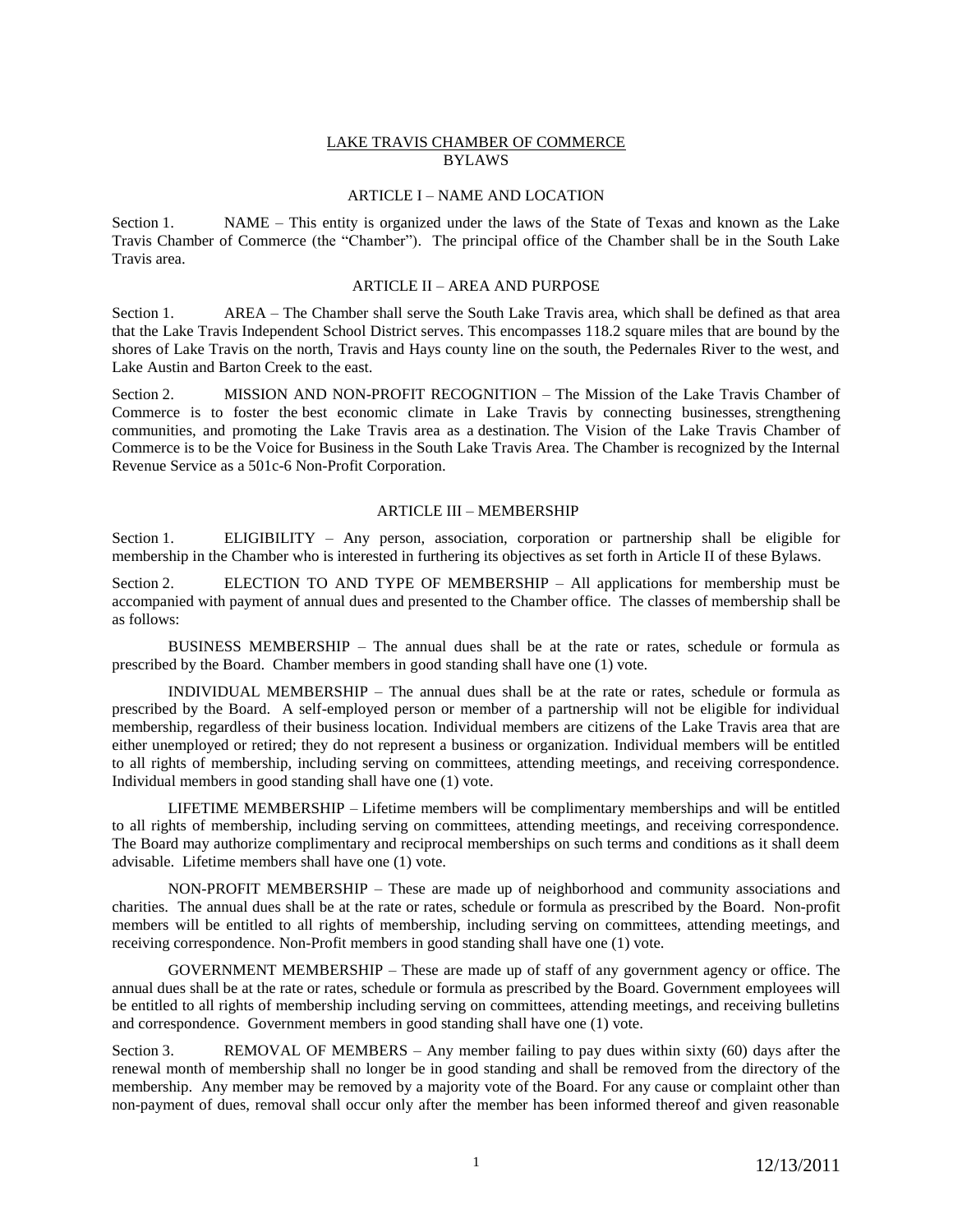opportunity for defense. If removed, the member may appeal the Board's decision at the next regularly scheduled Board meeting, provided written notice of intent to appeal is received by the principal office of the Chamber at least fourteen (14) days prior to the meeting. The removed member's dues for the remaining period shall be forfeited.

Section 4. RESIGNATION – Each member shall be liable for dues until such member's written resignation has been received by the Chamber office. The Chamber shall not be obligated to refund any dues paid of a member that has resigned.

Section 5. HONORARY MEMBERSHIP – By a majority vote, the Board may award an Honorary Membership to a person or business who has rendered or may render meritorious service to the Chamber. Honorary Membership shall be exempt from all fees and dues, but shall have all the rights of membership. A proposal to confer Honorary Membership may be made in writing to the Chairman with a copy to the President. If the Membership Committee approves such proposal the name of the nominee shall be presented to the Board with a brief statement of the reasons thereof. An Honorary Membership may be revoked by a majority vote of the Board at any time. Honorary Memberships shall be awarded for a one (1) year period subject to additional awards by the Board pursuant to this Section.

Section 6. MEMBERSHIP ACCEPTANCE – The Board retains the right to accept or reject applications for membership of any potential member.

# ARTICLE IV – MEMBERSHIP MEETINGS

Section 1. FREQUENCY – The Board may establish one or more dates for regular meeting(s) of members.

Section 2. SPECIAL MEETINGS – Special meetings of members may be called by the Chair, any two (2) Officers, a majority of the Board, or by written petition of at least five percent (5%) of the members in good standing, stating the purposes of the meeting. The Chair shall call the meeting within two (2) weeks after receiving a petition for a membership meeting or after a special meeting of members is otherwise called pursuant to this Section.

Section 3. ANNUAL MEETING – In addition to meetings called by the Board, an Annual Meeting of the members shall be held at a time, date, and place established by the Board. Election of Officers and Directors shall occur at the Annual Meeting and notice thereof shall be mailed, e-mailed, or posted on the Chamber website at least thirty (30) days prior to said date.

Section 4. NOTICES – Notice of all meetings of the membership shall be given to all members by mail, email or posting on the Chamber website.

Section 5. QUORUM – At any membership meeting of the Chamber, the members present in person shall constitute a quorum, provided that a majority of the Board is present and notice was provided to all members in accordance with these Bylaws.

Section 6. RULES – All questions of parliamentary procedure shall be decided according to the latest edition of Robert's Rule of Order to the extent as the committees and Board wish to or choose to follow.

Section 7. MEETINGS – Proxies shall not be allowed at meetings of the Board or of the membership.

# ARTICLE V – OFFICERS AND BOARD OF DIRECTORS

Section 1. ELIGIBILITY – Any member in good standing for twelve (12) consecutive months prior to nomination shall be eligible for election to the Board, unless such requirement is otherwise waived by a majority vote of the Board. No more than two (2) members or employees from any one (1) business shall serve concurrently on the Board.

Section 2. NUMBER – The voting members of the Board, including the Officers, shall range between ten (10) and twenty (20) individuals.

Section 3. EX-OFFICIO MEMBERS – In addition to the voting members of the Board described in Article V, Section 2, the Board may appoint volunteers and/or staff of a government agency or office and/or school district as Ex-Officio members to attend Board meetings. These Ex-Officio members shall serve in an advisory capacity and as a liaison between the Chamber and their respective entities. Ex-Officio members are encouraged although not required to attend monthly Board meetings. The number of individuals appointed pursuant to this Article V, Section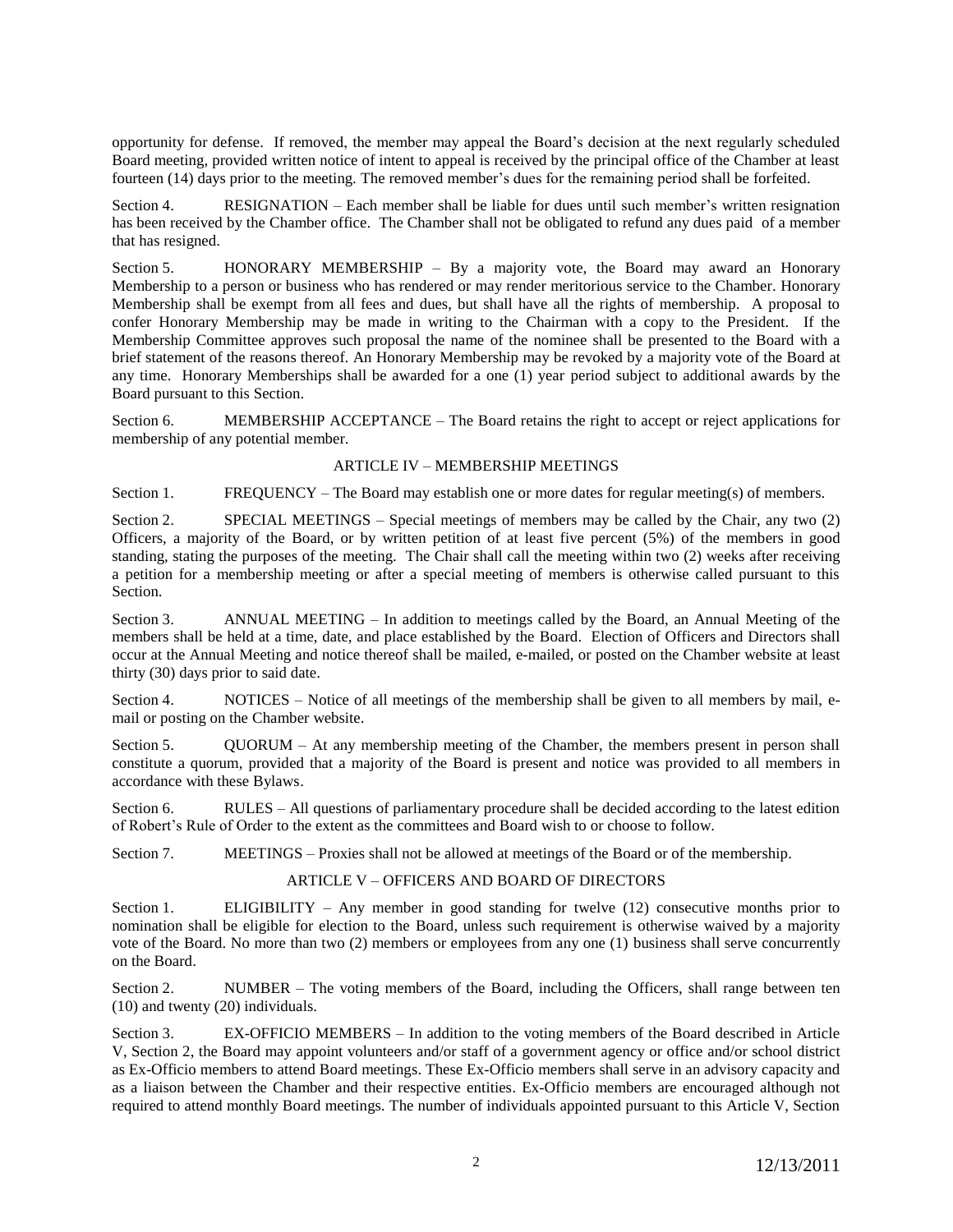3 will be determined each year by the Board. Each appointment shall be for a one-year term subject to renewal or earlier removal by a majority vote of the Board. Ex-Officio members will be referred to herein and in practice as a member of the Board.

Section 4. QUORUM – A quorum for conducting business by the Board shall be a majority of the voting members then serving.

Section 5. MEETINGS, NOTICES – Regular meetings of the Board shall be held to review the financial status of the Chamber and to conduct such other business as shall properly come before the meeting. The Board shall conduct regular meetings as necessary at a time and place to be established by the Board. Meetings of the Board shall be open to all members in good standing who wish to attend. Notices and proposed agendas for all regular and special meetings of the Board shall be communicated to all members of the Board by mail, e-mail or posting on the Chamber web site. The Board may elect by majority vote to cancel or reschedule a regular meeting and must notify all members of the Board regarding such cancellation/rescheduling by mail, e-mail or posting on the Chamber website. The Board may act in Executive Session without staff present upon majority vote of the Board. Minutes will not be recorded during Executive Session. Proxies shall not be allowed at meetings of the Board or of the membership.

Section 6. OFFICER AND DIRECTOR TERMS – Directors shall be elected for two-year terms with a maximum of two (2) terms served consecutively. A Director appointed by the Board to fill an unexpired term, shall serve only for the remainder of such term. Officers will be elected for one (1) year terms, with a maximum of two (2) terms served consecutively for Secretary and Treasurer and a maximum of one (1) term for the Chairman of the Board, Chair Elect and Past Chair. Exceptions may be made by a majority vote of the Board.

Section 7. DIRECTOR METHOD OF ELECTION  $-$  (a) At least sixty (60) days prior to the Annual Meeting, the Chair shall, with the approval of the Board, appoint a nominating chair to create a committee of five (5) or more members, who shall present nominees of Directors for all vacancies of which elections are being held. The membership will be promptly notified of the nominations committee formation and provided an opportunity to formally place names into nominations. The nominations process will close at least forty-five (45) days prior to the Annual Meeting. The nominating committee shall first secure the permission of the proposed nominee to place their name in nomination. Director nominees selected by the nominating committee will be presented to the Board for approval by majority vote. Report of such nominees shall be included in the notice of the Annual Meeting which must be delivered or made available to all members at least fourteen (14) days prior to the Annual Meeting in the manner described above. (b) Directors shall be elected by majority of those members present and voting at the Annual Meeting, by a voice vote if there is no contest or by a closed ballot, if there is a contest.

Section 8. OFFICERS – Offices shall consist of a Chair, Chair Elect, Past Chair, Secretary, Treasurer and such other offices as the Board shall determine. Any Officer may be removed with or without cause at any time by a majority vote of the Board.

Section 9. OFFICER METHOD OF ELECTION – At least sixty (60) days prior to the Annual Meeting, the Chair shall, with the approval of the Board, appoint a nominating chair to create a committee of five (5) or more members, who shall present nominees of Officers for all vacancies of which elections are being held. The membership will be promptly notified of the nominations committee formation and provided an opportunity to formally place names into nominations. The nominations process will close at least forty-five (45) days prior to the Annual Meeting. (a) The Officers must be Directors of the Board with at least one (1) year of prior or present service on the Board. In the event that no Directors with one (1) or more years of service desire an officer position, new Directors will become eligible. (b) A committee of no more than five (5) members to include the current Chair, Chair Elect, Past Chair, retiring Directors and/or member representatives will nominate officers from the Board to replace vacancies. Officer nominees selected by the nominating committee will be presented to the Board for approval by majority vote. Report of such nominees shall be included in the notice of the Annual Meeting which must be delivered or made available to all members at least fourteen (14) days prior to the Annual Meeting in the manner described above. (b) Officers shall be elected by majority of those members present and voting at the Annual Meeting, by a voice vote if there is no contest or by a closed ballot, if there is a contest.

Section 10. SEATING OF NEW OFFICERS AND DIRECTORS – All newly elected members to the Board and new Officers shall be seated on the first day of the month following the annual meeting.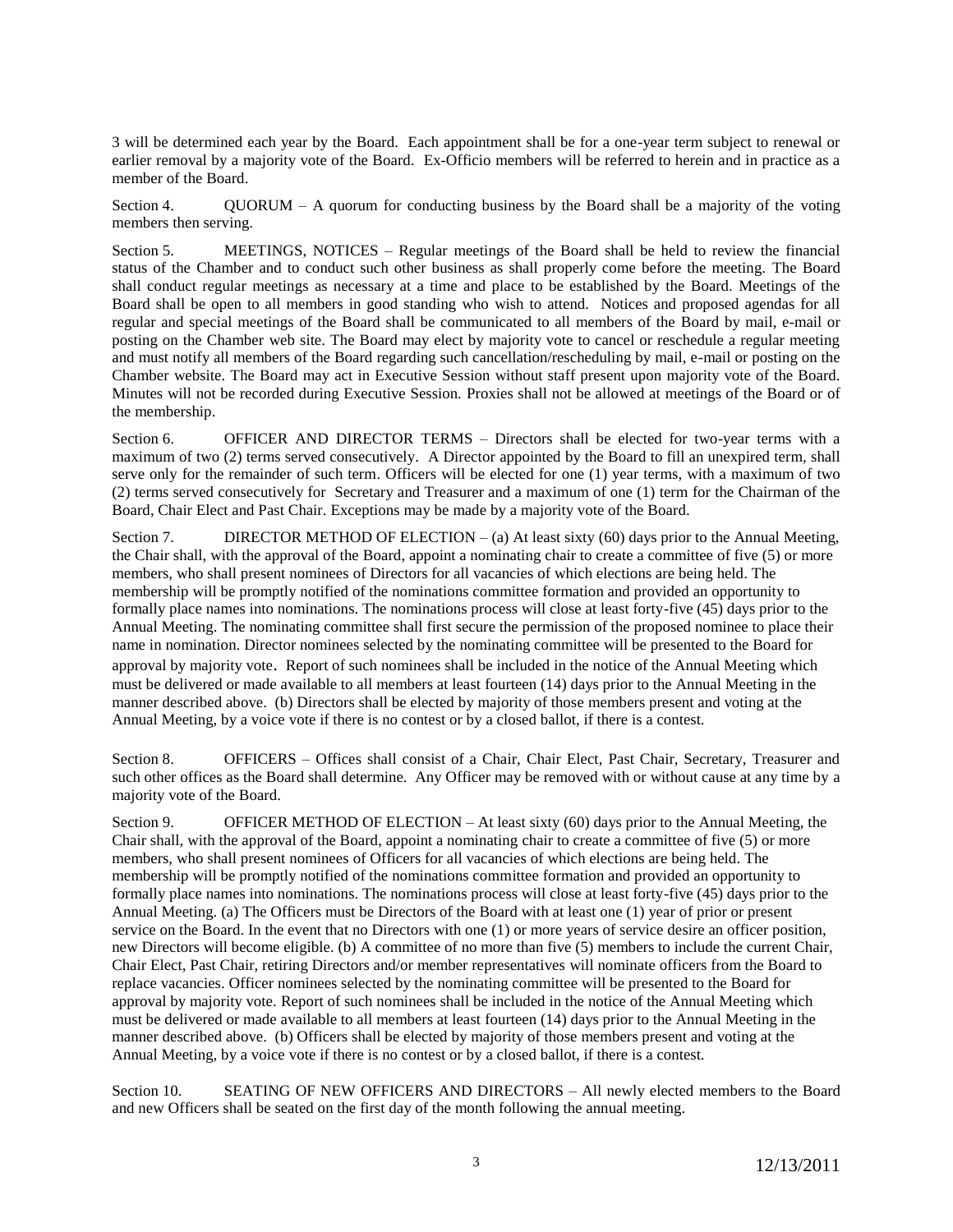Section 11. VACANCY – Vacancies, by resignation or otherwise, in the position of Director, Officer or Ex-Officio may be filled promptly by a majority vote of the Board, after notice to all members of the Board has been provided by mail, e-mail or posting to the Chamber web site.

Section 12. ABSENCES – Recorded absence from two (2) regular meetings of the Board within any six (6) calendar months shall be construed as a resignation.

Section 13. DUTIES AND POWERS OF THE BOARD – The government of the Chamber, the direction of its work and the control of its property shall be vested in the Board. The Board shall have the power to adopt rules, regulations, and policies for conducting business of the Chamber. The Board shall report on the activities of the Chamber and its financial condition at the Annual Meeting of members. The Board shall have the ability to override or reverse any action of the Executive Committee or any Officer by majority vote.

The Board shall have the power in the name of the Chamber to sue and be sued, to buy, hold, sell, lease, or mortgage, both real and personal property, to incur debts, to borrow money giving security thereof as may be required, and to enter into contracts of any kind. The Board may authorize procurement of insurance to protect Directors, Officers and Chamber staff from liabilities arising out of or relating to their positions with the Chamber.

Section 14. EXTENT OF AUTHORITY – Except for executed contracts and purchases of insurance as described in Article V, Section 13, the general membership may overrule actions of the Board by affirmative vote of a majority of all members in good standing at an open meeting called at least two (2) weeks prior notice to all members specifically stating the purpose of such meeting.

Section 16. METHOD OF VOTING – The business of the Board or any membership meeting shall, unless otherwise specified in these Bylaws, be conducted by majority vote. Any Director eligible to vote may request voting by secret ballot at a Board meeting which shall be granted upon request. The Board, Executive Committee, Standing Committees, Special Committees and Subcommittees of the Board are authorized to meet and/or vote by any combination of electronic communication media and in-person meetings, so long as all members may participate in person or by electronic communication media.

# ARTICLE VI – EXECUTIVE COMMITTEE

Section 1. EXECUTIVE COMMITTEE – The Executive Committee of the Board shall be composed of the following volunteer Officers: Chair, Chair Elect, Past Chair, Treasurer and Secretary and such other offices as the Board shall determine. The President of the Chamber shall serve as a non-voting member of the Executive Committee. Any volunteer Officer may be removed with or without cause at any time by a majority vote of the entire Board.

Section 2. PAST CHAIR - The Past Chair is the former Chairman of the Board.

Section 3. CHAIR – The Chair shall: (a) preside at all meetings of the members and the Board; (b) appoint all committees subject to approval of the Board; (c) advise the Board and the membership regarding actions deemed likely by the Chair to increase the usefulness of the Chamber; such actions are subject to approval of the Board; and (d) conduct the duties of the Chair with honor and integrity. The Chair shall have the power to call meetings of any committee, the Board, or the general membership. The Chair may act as an official representative of the Chamber during his tenure of office or may designate others to do so in his absence. The Chair shall be eligible to serve no more than one (1) year consecutively. The Chair's one (1) year term can be extended in the absence of a Chair Elect. The term extension must be approved by a majority vote of the Board. In the event that the Chair's term extension is not approved, the Board shall elect a Chair by majority vote.

Section 4. CHAIR ELECT – The Chair Elect shall preside in the absence of the Chairman.

Section 5. SECRETARY – The Secretary shall: (a) keep minutes of the meetings of the Board; (b) see that all notices are duly given in accordance with the provisions of these Bylaws; and (c) perform all of the duties incident to the office of Secretary and other such duties as from time to time may be assigned by the Chair.

Section 6. TREASURER – The Treasurer shall: (a) have charge and custody of and shall oversee all funds and securities of the Chamber; (b) review and provide to the Board in such form as the Board may require monthly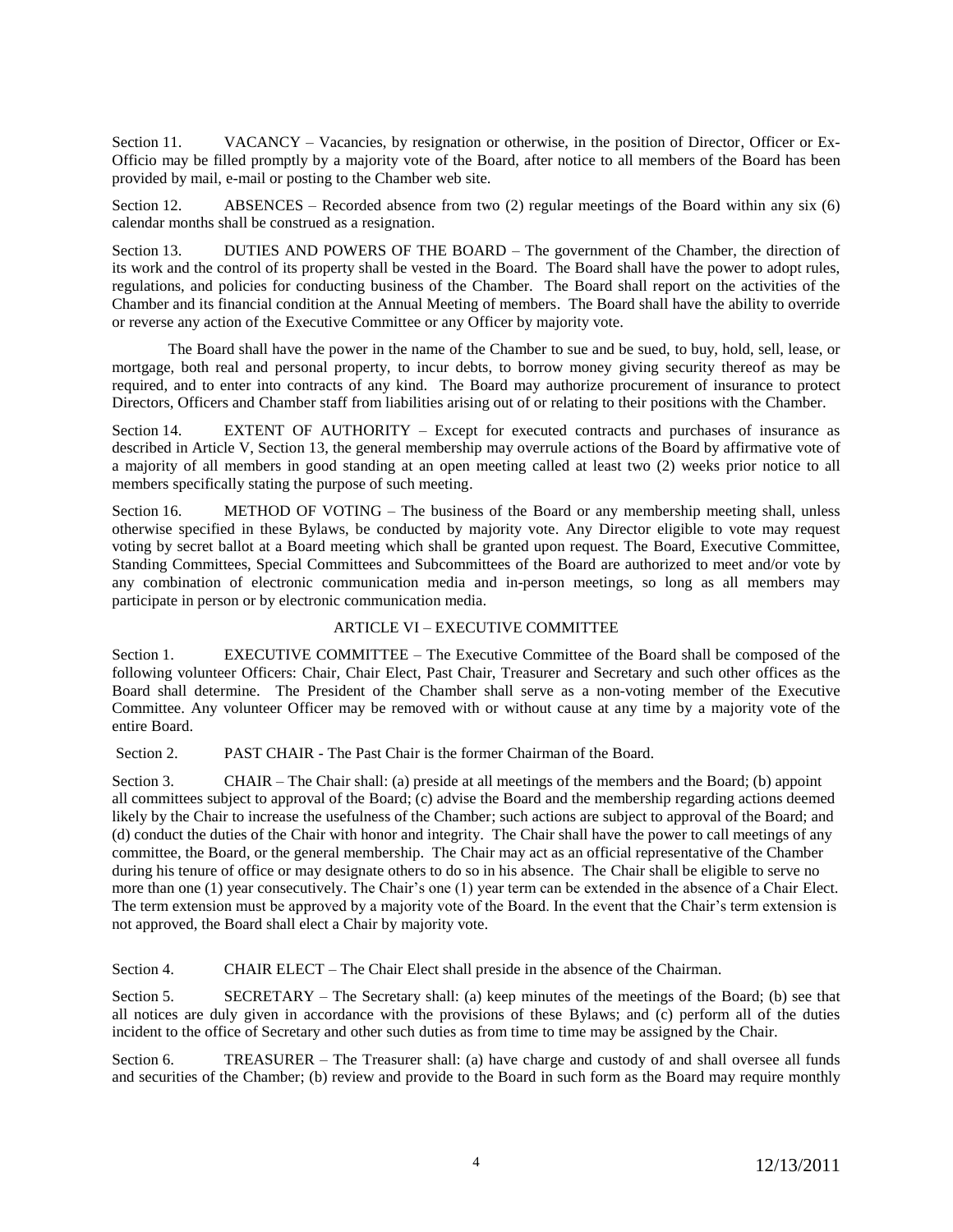financial reports received from the Chamber office; and (c) perform all of the duties incident to the office of Treasurer and such other duties as from time to time may be assigned by the Chair.

Section 7. PRESIDENT - Responsible for general management and coordination of all personnel and organizational activities. Directs all planning to carry out Chamber objectives and implement Chamber policies.

Section 7. MEETINGS – The Executive Committee shall meet as called by the Chair or any member of the Executive Committee with at least two business days prior notice.

Section 8. DUTIES – The Executive Committee shall act for and on behalf of the Board when it is not in session except in circumstances in which these Bylaws expressly require Board approval.

# ARTICLE VII – CHAMBER EMPLOYEES

Section 1. PRESIDENT - The Board may hire a full time executive/professional to serve as President in the performance of duties assigned by the Board. Responsible for general management and coordination of all organizational activities and personnel. Directs all planning to carry out Chamber objectives and implement Chamber policies. An annual review of performance and consideration of compensation will be made by the Board on an annual basis. The President may release news items and act as an official representative of the Chamber during his/her tenure of employment or may designate others to do so in his/her absence. The President shall be responsible for receipts, acceptance, disbursement and accounting of all funds up to \$2,000, thereafter a second signature from the Treasurer or Chairman must accompany any payable. The Treasurer shall have oversight of the President in these matters.

The Board shall determine the term, compensation, and other benefits for the services of the President for approval by a majority vote of the Board. By a majority vote of the Board, the Board may dismiss or terminate the President by giving either thirty (30) days' notice or one (1) month's salary.

Section 2. OTHER EMPLOYEES - The President may hire such other employees for such duties and on such terms of employment and compensation as shall be deemed appropriate and within the approved budget.

### ARTICLE VIII – COMMITTEES

Section 1. NUMBER, APPOINTMENT – The number of committees shall be determined annually by the Board. Committee Chairs, after discussion with the Chairman of the Board and President, shall select members for service on such committees.

Section 2. COMMITTEE CHAIRS AND CO-CHAIRS – It shall be the responsibility of each Committee Chair to give advance notice to the committee members of a committee meeting, to preside at all meetings of such committee, to outline such committee's programs for approval by the Board, and to make periodic reports to the Board. The Committee Co-Chair shall serve as the Committee Chair during the absence or unavailability of the Committee Chair. If there is no Co-Chair of a committee or the Co-Chair is unavailable to serve in the absence of the Committee Chair, the President or staff shall serve.

Section 3. AUTHORITY – It shall be the function of the committees to conduct the business of the Chamber under the direction of the Board's Program of Work and approved budget. Any actions outside this scope are to be recommended to the Board for approval by majority vote.

Section 4. MEETINGS – Meetings of the committees may be called at any time by the Committee Chair or the Chairman of the Board.

Section 5. DUTIES – Committees will work in accordance with the objectives of the organization.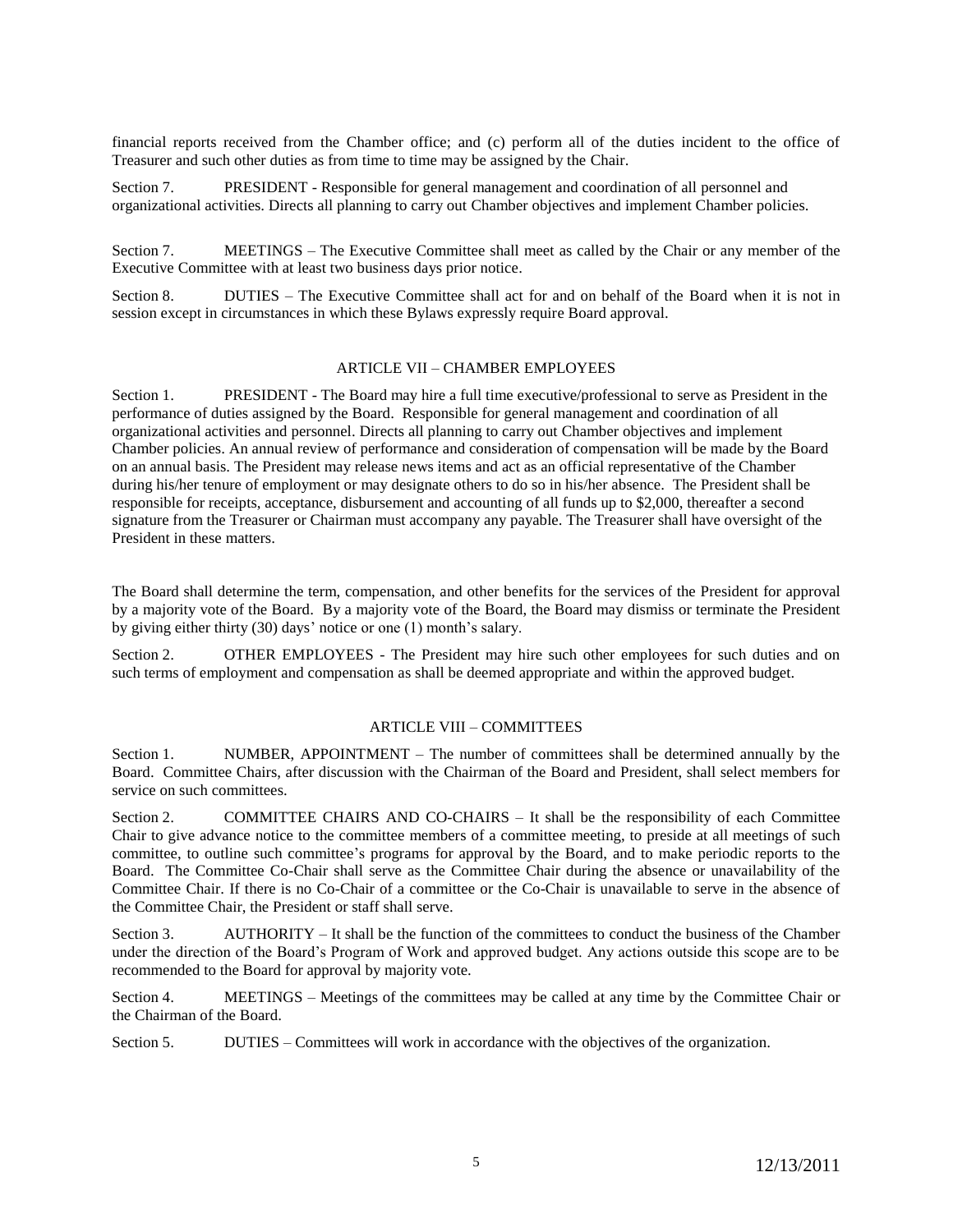# ARTICLE IX – BUDGET AND FISCAL YEAR

Section 1. BUDGET – Prior to the beginning of each fiscal year, the President and Treasurer shall form a budget committee of at least three (3) members to review the expenses of the past year and prepare a budget of anticipated revenue and expenses, which shall be submitted via electronic communication or hard copy to the Board for revision and approval by majority vote before the end of the current fiscal year at a regularly scheduled Board meeting or special meeting.

Section 2. BUDGET/FINANCE/ACCOUNTING COMMITTEE – The BFA Committee shall be appointed by the Board before the end of the fiscal year. An audit of the books and accounts of the Chamber shall be conducted of the close of the year's business and report its findings to the Board by the end of the first quarter of the following year.

The accounts of the Chamber shall be reviewed annually by an independent certified public accountant and a 990 tax returned filed with the IRS.

Section 3. FUNDS – The President shall be responsible for receipts, acceptance, disbursement and accounting of all funds. The Treasurer shall have oversight of the President in these matters.

Section 4. FISCAL YEAR – The fiscal year shall conform to the calendar year.

### ARTICLE X – INDEMNIFICATION

Section 1. INDEMNIFICATION – The Chamber may, by resolution of the Board, indemnify Directors, Officers, employees and agents of the Chamber against all claims, liabilities, amounts paid in settlement, and defense costs and expenses, including reasonable attorneys' fees, incurred in connection with any claim, action, suit or proceeding arising out of or in connection with their being or having been a Director, Officer, employee or agent of the Chamber, except in relation to matters as to which such Director, Officer, employee or agent, or former Director, Officer, employee or agent shall be determined by final, non-appealable judgment to be liable for gross negligence or willful misconduct.

### ARTICLE XI – AMENDMENTS

Section 1. AMENDMENTS – Any proposed bylaws amendment(s) may be submitted to the Executive Committee and/or President by any member in good standing for consideration by the Board at its regular meeting or at a special meeting called pursuant to these bylaws. Amendment(s) must be approved by a majority vote of the Board, furnished or made available to the membership for at least fourteen (14) days, either in writing, by electronic communication media or posting to the Chamber website.

Section 2. COMMENTS – Should there be no comment or change to the proposed amendments by the membership, the amendment(s) will be adopted. Should there be comment(s) or suggested changes, those shall be reconsidered by the Board for further action.

# ARTICLE XII – DISSOLUTION

Section 1. DISSOLUTION – This Chamber shall use its funds only to accomplish the objectives and purposes specified in the bylaws and no part of said funds shall be distributed to the members of the Chamber; any funds or property remaining upon dissolution, shall be distributed to one (1) or more regularly organized and qualified charitable, educational, scientific, or philanthropic organization selected by the Board, but such organization must be a tax-exempt organization under the Internal Revenue Code.